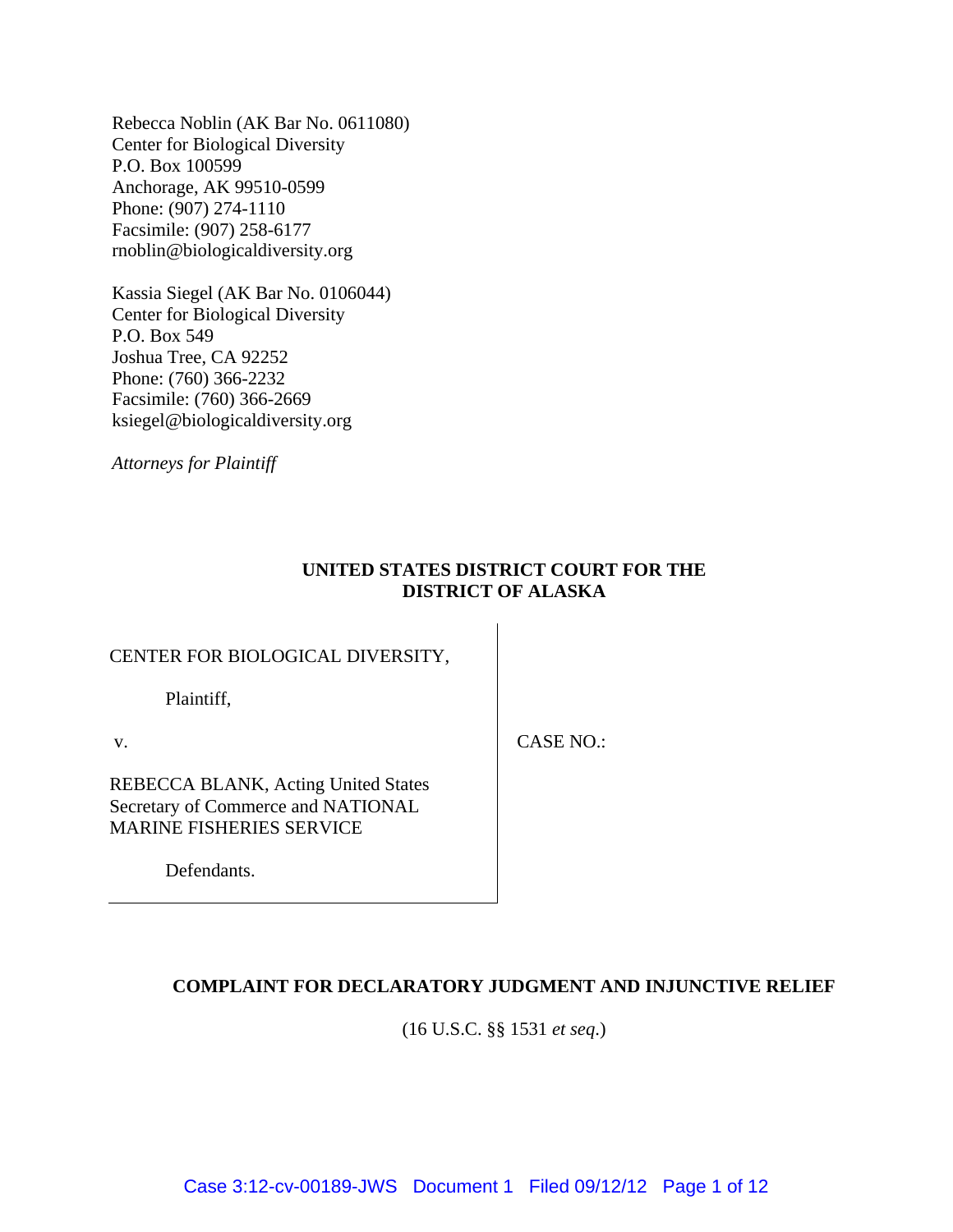#### **I. INTRODUCTION**

1. In this civil action for declaratory and injunctive relief, Plaintiff CENTER FOR BIOLOGICAL DIVERSITY challenges the failure of Defendants REBECCA BLANK, Acting United States Secretary of Commerce, and the NATIONAL MARINE FISHERIES SERVICE (collectively "NMFS") to comply with the non-discretionary listing provisions of the Endangered Species Act, as amended, 16 U.S.C. §§ 1531-1544 (ESA). NMFS has failed to finalize its listing determinations for ringed seals (*Phoca hispida*) and bearded seals (*Erignathus barbatus*) under the ESA. *See* 16 U.S.C. §§ 1533(b)(6)(A)(i) & (B)(i). Plaintiff requests this Court to order NMFS to comply by a date certain with the ESA's mandatory, non-discretionary final listing determination deadline. *Id.* Compliance with this mandatory deadline is necessary to ensure the continued survival of ringed and bearded seals in the wild.

2. Ringed and bearded seals depend on sea ice for reproductive activities of birthing and nursing as well as molting that are essential to the survival of these species. Multiple studies have documented how the loss and early breakup of sea ice and decreasing snowpack are negatively impacting the ice seals throughout many regions in their range.

3. Global warming, caused by society's emissions of greenhouse gases, has resulted in significant warming across the Arctic and a rapid decline in Arctic sea-ice cover. Average winter temperatures in some areas of the Arctic have already risen by seven degrees Fahrenheit (four degrees Celsius). Even using moderate projections of future greenhouse gas emissions levels, average winter temperatures are projected to rise by an average of 14 degrees Fahrenheit (eight degrees Celcius) and up to 20 degrees Fahrenheit (11 degrees Celsius) over the Arctic by the end of this century. Summer sea-ice extent this year fell to a new record low and summer sea-ice cover is predicted to disappear entirely in the next two decades. The disappearance of sea ice poses a grave threat to ringed and bearded seals.

4. Ringed and bearded seals are threatened by other factors as well, including but not limited to high levels of organochlorides and other pollutants in the Arctic, and proliferating oil and gas development in their habitat.

5. On this basis, on May 28, 2008, the Center submitted a formal, detailed petition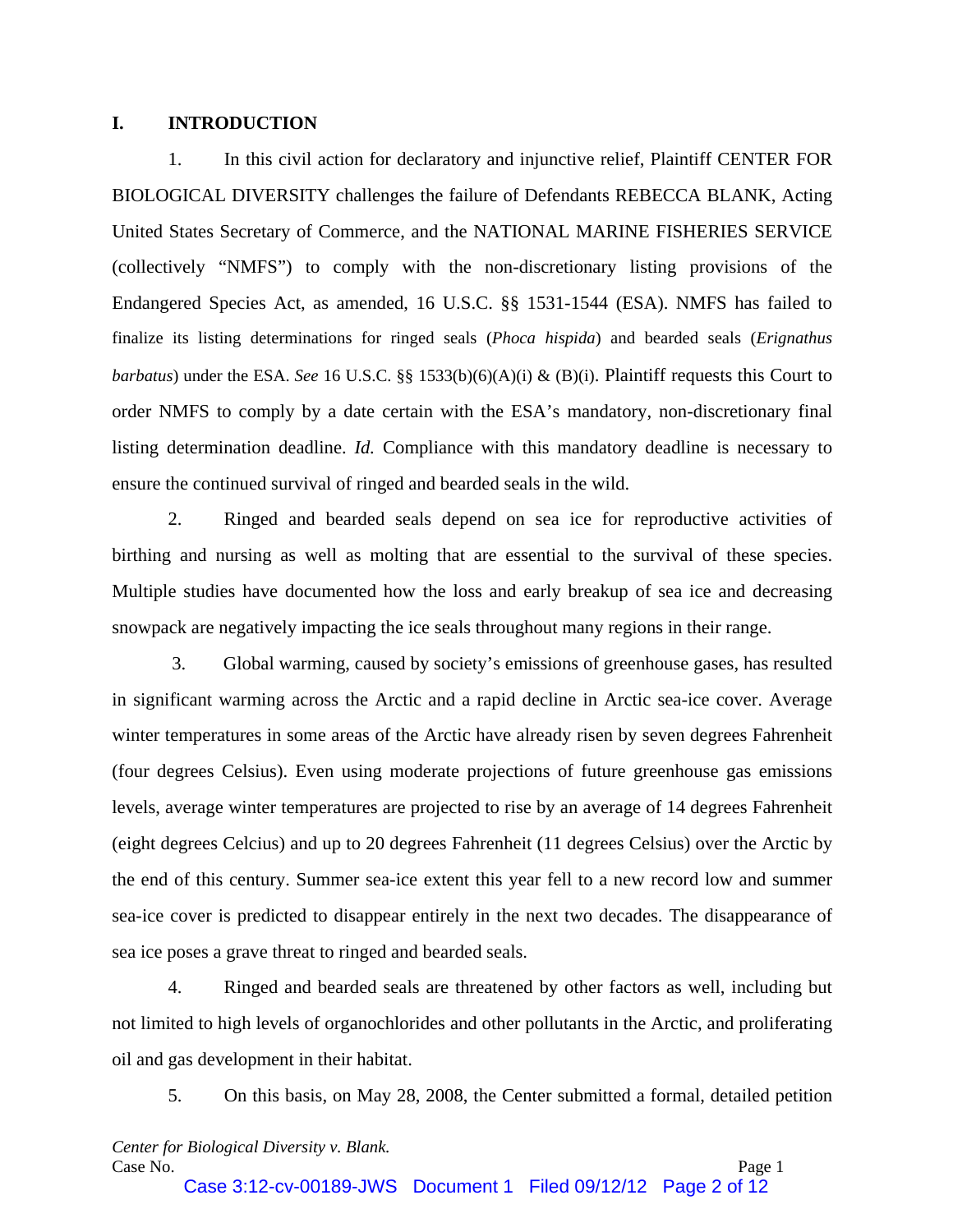to list three seal species, including ringed and bearded seals, under the ESA. On September 4, 2008, NMFS made a positive 90-day finding on the Center's petition, initiated a 60-day public comment period and continued its status review. 73 Fed. Reg. 51615 (Sept. 4, 2008). On September 8, 2009, the Center filed suit challenging NMFS's failure to issue a 12-month finding on the petition. Pursuant to a settlement agreement, NMFS agreed to make 12-month findings for ringed and bearded seals no later than November 1, 2010. On December 10, 2010, NMFS published in the federal register 12-month findings proposing to list the ringed seal and two distinct population segments (DPSs) of the bearded seal. 75 Fed. Reg. 77476 (Dec. 10, 2010) (ringed), 75 Fed. Reg. 77496 (Dec. 10, 2010) (bearded). On December 13, 2011, NMFS published in the federal register a six-month extension of the deadline for a final listing determination for both seal species. 76 Fed. Reg. 77466 (Dec. 13, 2012) (ringed), 76 Fed. Reg. 77465 (Dec. 13, 2011) (bearded).

6. Pursuant to these federal register notices and the ESA, NMFS's final listing determination was due no later than June 10, 2012. 16 U.S.C.  $\S\S$  1533(b)(6)(A)(i) & (B)(i). NMFS is therefore currently in violation of the ESA for failing to finalize its determinations to list the ringed and bearded seals under the ESA.

7. NMFS has abrogated its mandatory statutory duty under the ESA to finalize its listing determinations for ringed and bearded seals. These seals will not receive the protections they desperately need and deserve under the ESA until the Secretary makes all of the required findings and completes the listing process.

8. Plaintiff now seeks judicial relief declaring that the Secretary has violated the ESA and the Administrative Procedures Act ("APA"), 5 U.S.C. §§ 706 *et seq.*, by failing to finalize the listing determinations. Plaintiff also asks the Court to order the Secretary to finalize the listing determinations by a date certain.

## **II. JURISDICTION, VENUE, and INTRADISTRICT ASSIGMENT**

9. This Court has jurisdiction over this action pursuant to 16 U.S.C. §§ 1540(c) & (g) (action arising under the ESA and citizen suit provision), 28 U.S.C. § 1331 (federal question), 5 U.S.C. § 702 (APA), and 28 U.S.C. § 1361 (Mandamus). The relief sought is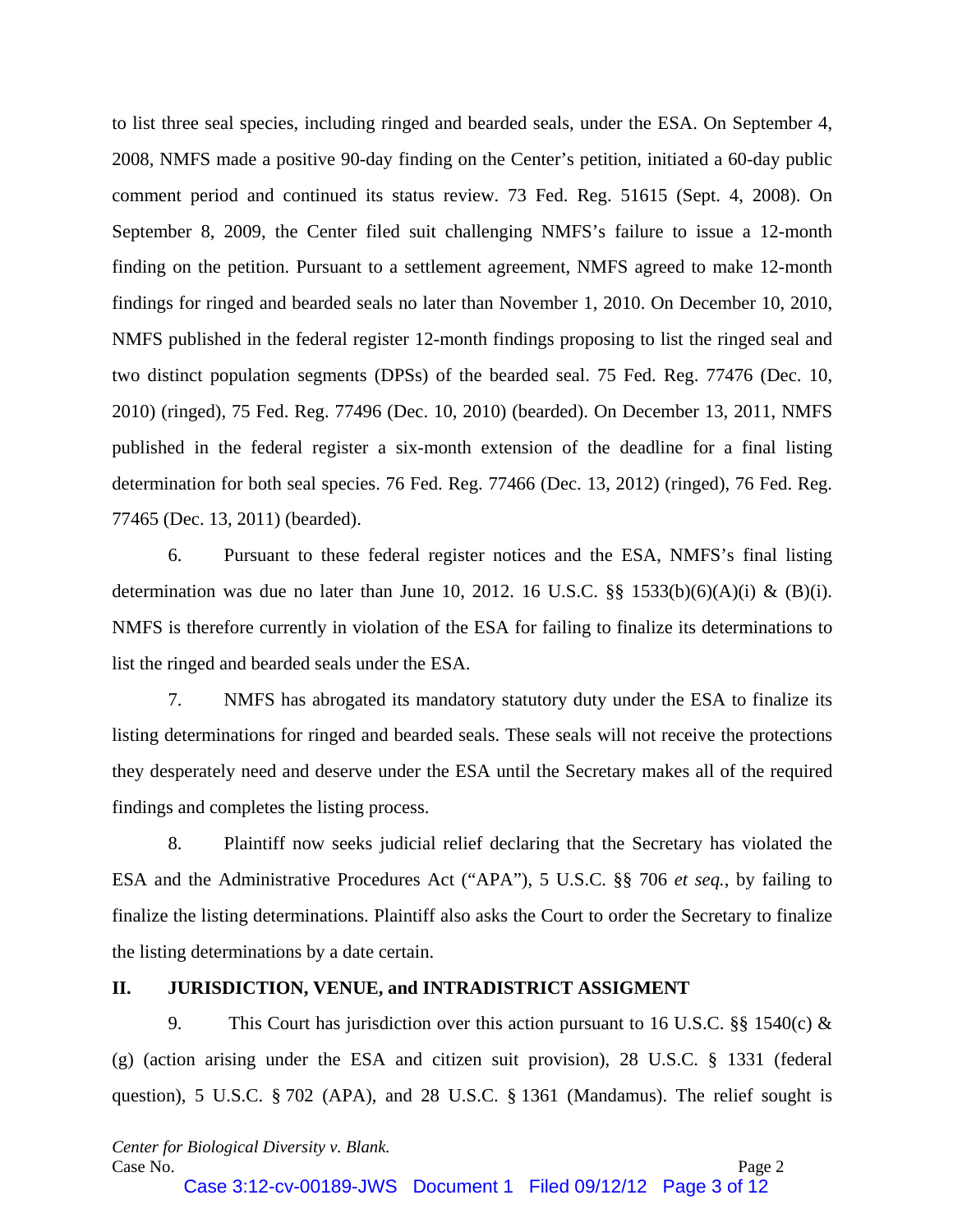authorized by 28 U.S.C. §§ 2201 (declaratory judgment) and 28 U.S.C. § 2202 (injunctive relief).

10. Venue is proper in the District of Alaska pursuant to 28 U.S.C. § 1391(e), as this civil action is brought against an agency of the United States and an officer of the United States acting in his official capacity and under the color of legal authority, no real property is involved in this action, and some or all of the legal violations occurred within this judicial district.

11. By written notice sent on June 18, 2012 and received by NMFS on the same day, Plaintiff informed NMFS of its violations more than sixty days prior to the filing of this Complaint, as required by the ESA. 16 U.S.C. § 1540(g). Despite receipt of Plaintiff's notice letter, NMFS has failed to remedy its violations of the ESA. An actual, justiciable controversy exists between the parties within the meaning of 28 U.S.C. § 2201.

12. Plaintiff has no adequate remedy at law. NMFS's continuing failure to finalize its listing determinations will result in irreparable harm to the ringed and bearded seals, to Plaintiff and Plaintiff's members and constituents, and to the public. No monetary damages or other legal remedy can adequately compensate Plaintiff, its members and constituents, or the public, for this harm.

13. Plaintiff and its members and constituents are adversely affected or aggrieved by federal agency action and are entitled to judicial review of such action within the meaning of the ESA and the APA. NMFS's failure to finalize its listing determination prevents the completion of the listing process and therefore the implementation of measures to protect ringed and bearded seals pursuant to the ESA. Without the substantial protections of the ESA, ringed and bearded seals are more likely to continue to decline and become extinct. Plaintiff is therefore injured because its use and enjoyment of ringed and bearded seals described below is threatened by the decline and likely extinction of the seals. These are actual, concrete injuries to Plaintiff, caused by NMFS's failure to comply with the ESA, the APA, and their implementing regulations. The relief requested will fully redress those injuries.

14. The federal government has waived sovereign immunity in this action pursuant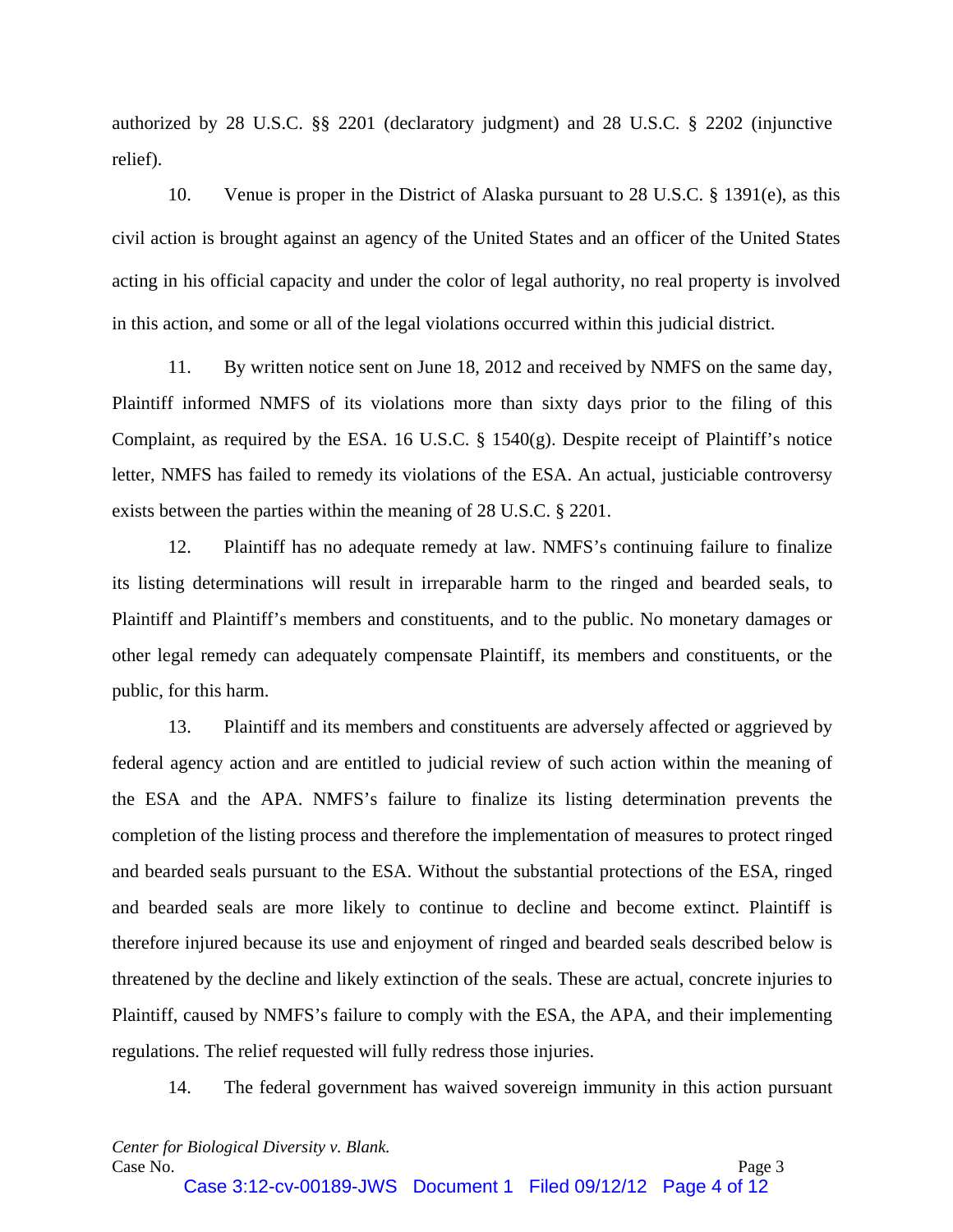to 16 U.S.C. § 1540(g) and 5 U.S.C. § 702.

#### **III. PARTIES**

15. Plaintiff CENTER FOR BIOLOGICAL DIVERSITY ("the Center") is a nonprofit 501(c)(3) corporation with offices in Alaska, Arizona, California, Florida, Minnesota, Nevada, New Mexico, New York, Oregon, Vermont and Washington, D.C. The Center is actively involved in species and habitat protection issues throughout the United States, including protection of Arctic wildlife in general and ringed and bearded seals in particular. The Center has more than 38,000 active members throughout the United States and the world.

16. Plaintiff's members and staff include individuals with varying interests in ringed and bearded seals and their habitat ranging from scientific, professional, and educational to recreational, aesthetic, moral, and spiritual interests. Further, Plaintiff's members and staff enjoy, on an on-going basis, the biological, scientific, research, education, conservation, recreational and aesthetic values of the Arctic region inhabited by these species. Plaintiff's staff and members observe and study ringed and bearded seals and their habitat, and derive professional, scientific, educational, recreational, aesthetic, inspirational, and other benefits from these activities and have an interest in preserving the possibility of such activities in the future. An integral aspect of the Plaintiff's members' use and enjoyment of ringed and bearded seals is the expectation and knowledge that the species are in their native habitat. For this reason, the Center's use and enjoyment of these seals is entirely dependent on the continued existence of healthy, sustainable populations in the wild. Plaintiff brings this action on its own behalf and on behalf of its adversely affected members and staff.

17. Defendant REBECCA BLANK, Acting United States Secretary of Commerce, is the highest ranking official within the Department of Commerce and, in that capacity, has ultimate responsibility for the administration and implementation of the ESA with regard to ringed and bearded seals, and for compliance with all other federal laws applicable to the Department of the Commerce. She is sued in her official capacity.

18. Defendant NATIONAL MARINE FISHERIES SERVICE (NMFS) is a federal agency within the National Oceanic and Atmospheric Administration in the Department of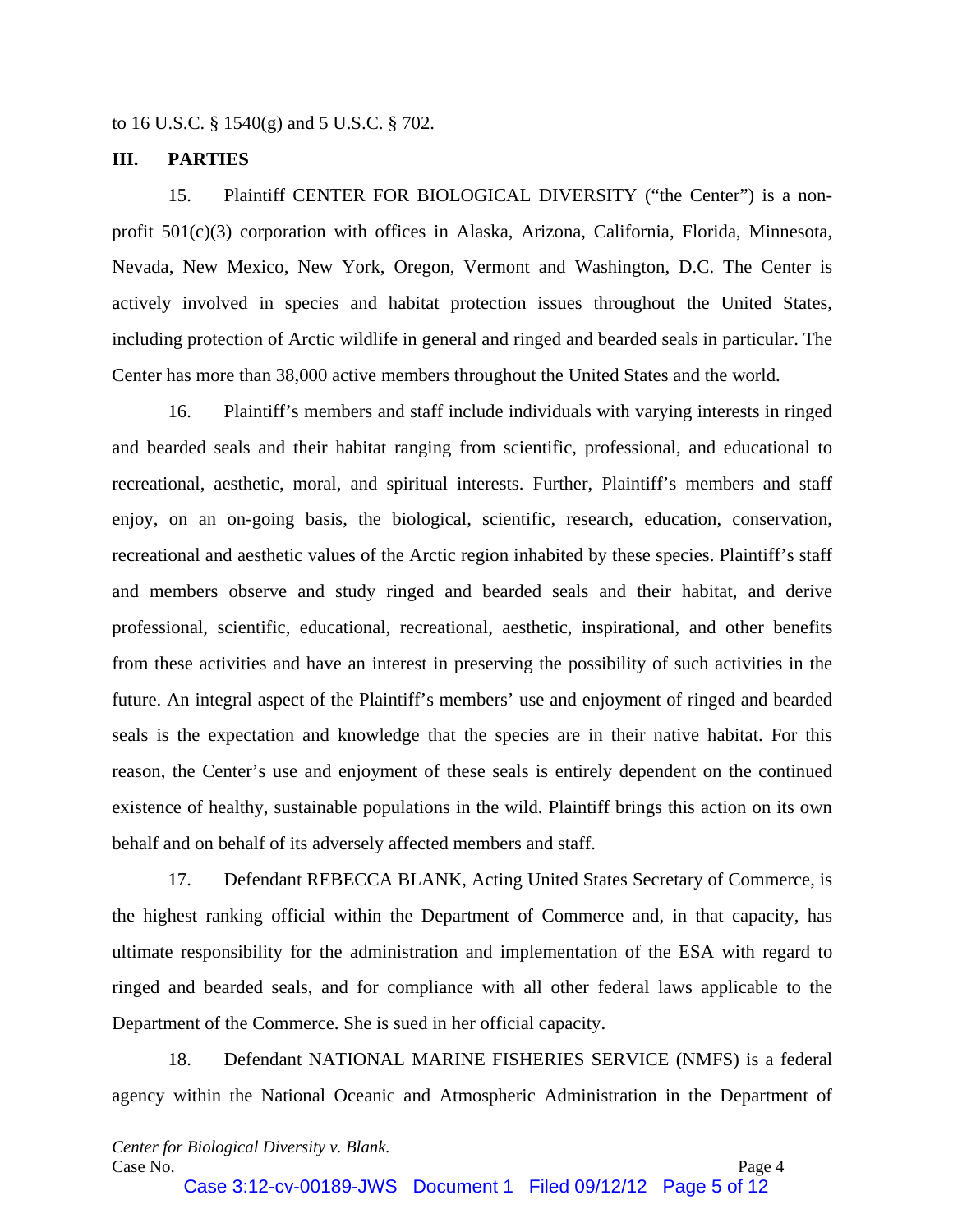Commerce authorized and required by law to protect and manage the fish, marine mammals, and other marine resources of the United States, including enforcing and implementing the ESA. NMFS has been delegated authority by the Secretary of Commerce to implement the ESA for the bearded and ringed seals, including responsibility for making decisions and promulgating regulations, including proposed and final listing decisions and the processing of petitions for such actions.

#### **IV. LEGAL BACKGROUND**

19. The ESA is a federal statute enacted to conserve endangered and threatened species and the ecosystems upon which they depend. 16 U.S.C. § 1531(b). The ESA "is the most comprehensive legislation for the preservation of endangered species ever enacted by any nation." *Tennessee Valley Authority v. Hill*, 437 U.S. 153, 180 (1978). The Supreme Court's review of the ESA's "language, history, and structure" convinced the Court "beyond a doubt" that "Congress intended endangered species to be afforded the highest of priorities." *Id*. at 174. As the Court found, "the plain intent of Congress in enacting this statute was to halt and reverse the trend toward species extinction, whatever the cost." *Id*. at 184.

20. The ESA protects species listed as either "endangered" or "threatened" by the Secretary. A species is "endangered" if it "is in danger of extinction throughout all or a significant portion of its range." 16 U.S.C. § 1532(6). A species is "threatened" if it is "likely to become an endangered species within the foreseeable future." 16 U.S.C. § 1532(20)

21. Once a species is listed, an array of statutory protections applies. For example, Section 7 requires all federal agencies to ensure that their actions neither "jeopardize the continued existence" of any listed species nor "result in the destruction or adverse modification" of its "critical habitat." 16 U.S.C. § 1536(a)(2). Section 9 and its regulations further prohibit, among other things, "any person" from intentionally "taking" listed species or "incidentally" taking listed species without a permit from the Service. 16 U.S.C. §§ 1538(a)(1)(B), 1539. Other provisions require NMFS to designate "critical habitat" for listed species, 16 U.S.C. § 1533(a)(3), require NMFS to "develop and implement" recovery plans for listed species, 16 U.S.C. § 1533(f), authorize NMFS to acquire land for the protection of listed species, 16 U.S.C.

*Center for Biological Diversity v. Blank.*  Case No. Page 5

Case 3:12-cv-00189-JWS Document 1 Filed 09/12/12 Page 6 of 12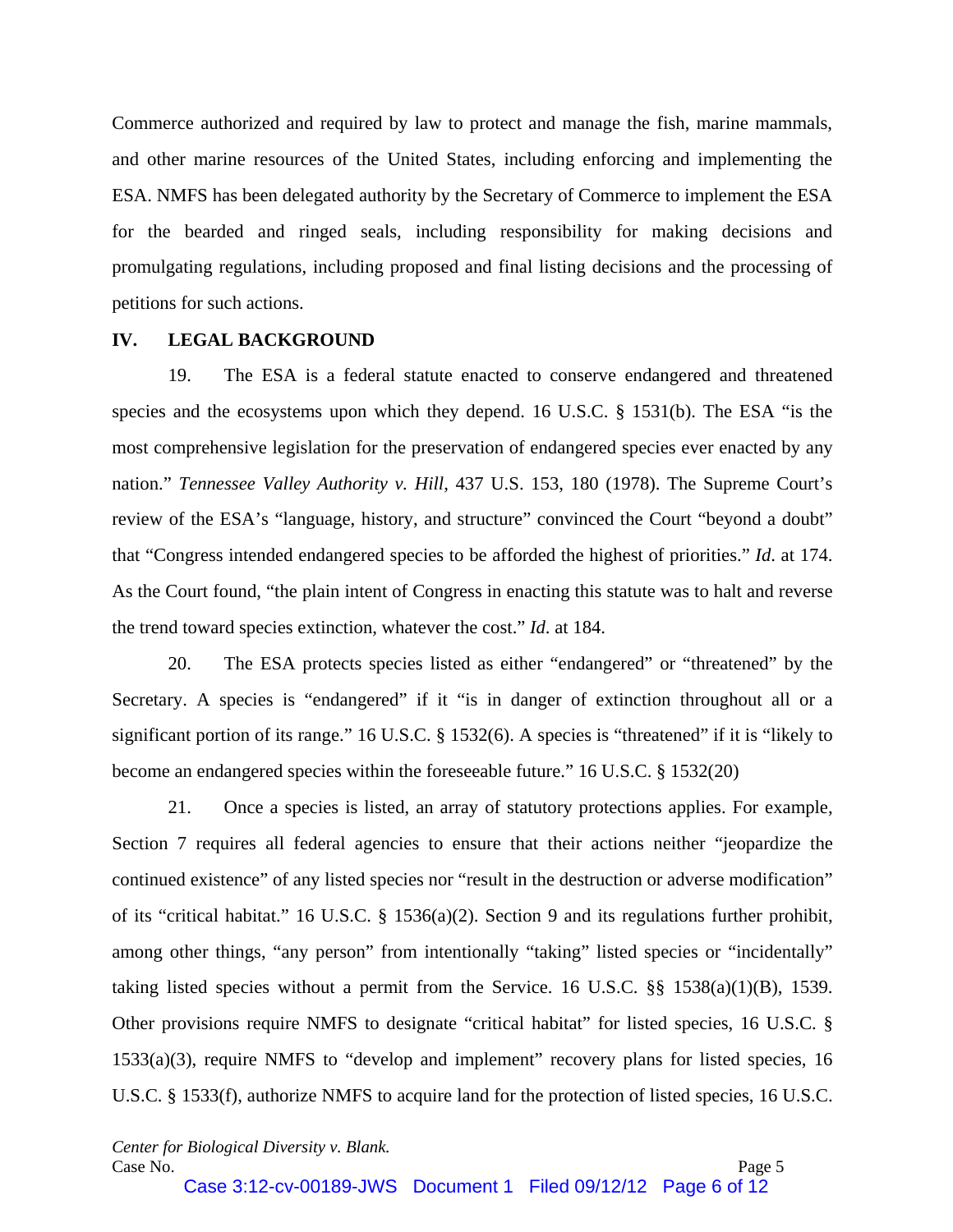§ 1534, and make federal funds available to states to assist in its efforts to preserve and protect threatened and endangered species, 16 U.S.C. § 1535(d).

22. However, none of these protections come into force until a species is officially listed as threatened or endangered under the ESA.

23. In order to ensure the timely protection of species, Congress set forth the listing process described below. The process includes mandatory, non-discretionary deadlines for the three required findings that the Secretary must meet, so that species in need of protection do not languish in administrative purgatory. The three required findings, described below, are the 90 day finding, the 12-month finding, and the final listing determination.

24. Any interested person can begin the listing process by filing a petition to list a species with the Secretary. 16 U.S.C. § 1533 (b)(3)(A); 50 C.F.R. § 424.14(a).

25. Upon receipt of a petition to list a species, the Secretary has 90 days "to the maximum extent practicable," to make a finding as to whether the petition "presents substantial scientific or commercial information indicating that the petitioned action may be warranted." 16 U.S.C  $\S$  1533 (b)(3)(A); 50 C.F.R.  $\S$  424.14 (b)(1). If the Secretary finds that the petition presents substantial information indicating that the listing may be warranted, the Secretary then publishes in the Federal Register a "90 day finding and commencement of status review." 16 U.S.C. § 1533(b)(3)(A).

26. Upon issuing a positive 90-day finding, the Secretary must then conduct a full review of the status of the species. 50 C.F.R. § 424.14. Upon completion of this status review, and within 12 months from the date that he received the petition, the Secretary must make one of three findings: (1) the petitioned action is not warranted; (2) the petitioned action is warranted; or (3) the petitioned action is warranted but presently precluded by other pending proposals for listing species, provided certain circumstances are present. 16 U.S.C. § 1533(b)(3)(B); 50 C.F.R. § 424.14 (b)(3). This second determination is known as a "12-month finding." This deadline is mandatory. There is no mechanism by which the Secretary can extend the deadline for the finding.

27. If the Secretary finds in the 12-month finding that the listing of the species is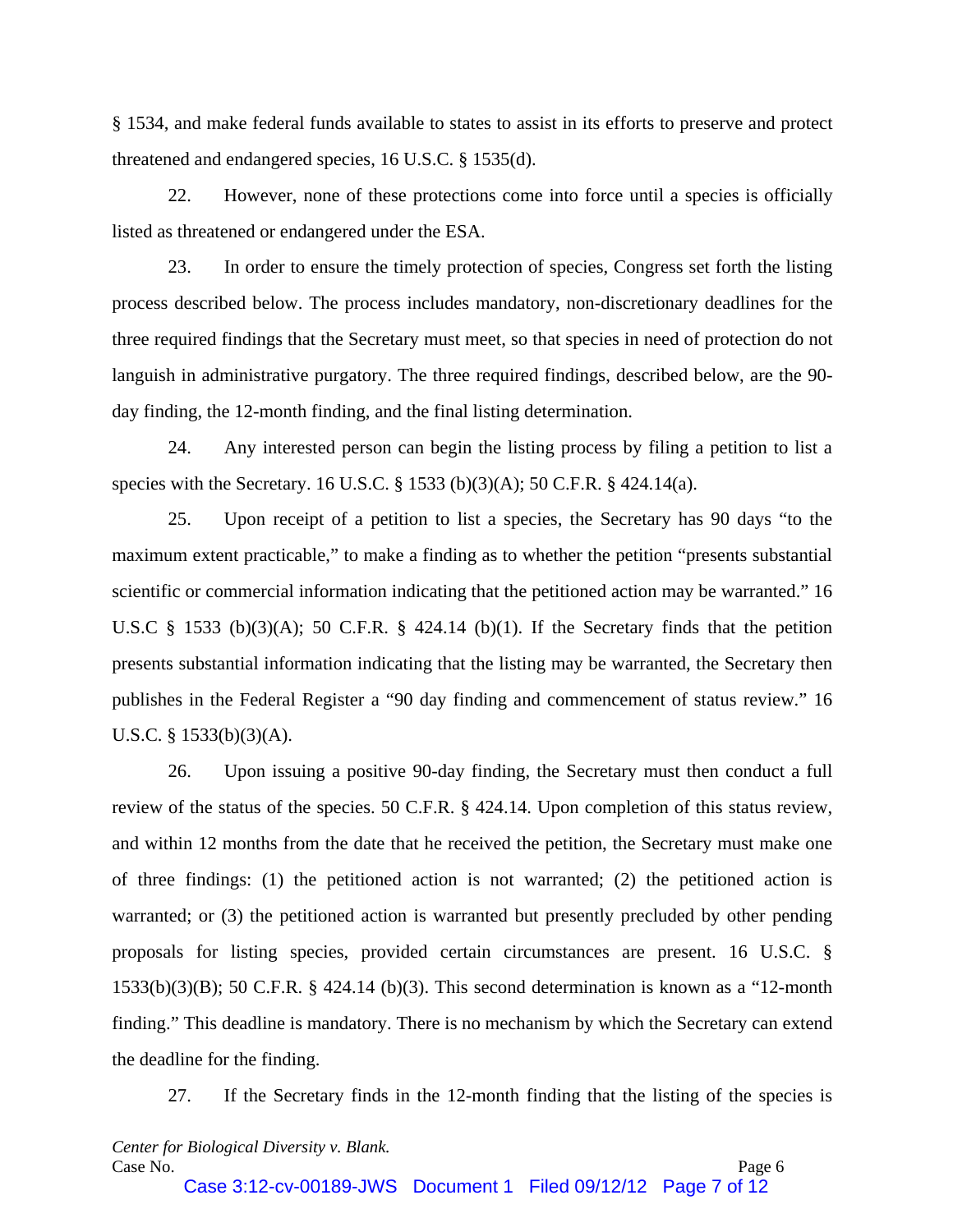warranted, then he must publish in the Federal Register a proposed rule, for public comment, to list such species as endangered or threatened. 16 U.S.C. § 1533(b)(5).

28. Within one year of the publication of a proposed rule to list a species, the ESA requires the Secretary to render a final determination on the proposal. 16 U.S.C. § 1533(b)(6)(A).

29. At such time, the Secretary must either list the species, withdraw the proposal, or if there is substantial disagreement about scientific data, delay a final determination for no more than six months to solicit more scientific information. 16 U.S.C. §§ 1533(b)(6)(A)(i)(III) & 1533(b)(6)(B)(i).

30. Concurrently with a final determination to list a species, the Secretary must render a final decision concerning the designation of critical habitat for the species to the maximum extent prudent and determinable. 16 U.S.C.  $\S$  1533(a)(3) & 1533(b)(6)(C). If the Secretary finds that designation of critical habitat is prudent, but is not currently determinable, then the Secretary may extend the deadline to issue a final regulation concerning critical habitat by no more than one additional year. 16 U.S.C.  $\S$  1533(b)(6)(C)(ii).

31. It is critical that the Secretary scrupulously follow the ESA's listing procedures and deadlines if species are to be protected in a timely manner, because the ESA does not protect a species until the species is formally listed as threatened or endangered.

## **V. FACTUAL BACKGROUND**

32. The ringed seal is the most widespread marine mammal in the ice-covered regions of the Northern Hemisphere and the smallest and most ice-adapted of all northern pinnipeds. Five distinct subspecies of the ringed seal are recognized: the Arctic ringed seal (*P. h. hispida*) that inhabits the seasonally and permanently ice-covered waters of the Arctic Ocean and contiguous subarctic seas; the Okhotsk ringed seal (*P. h. ochotensis*) restricted to the Okhotsk Sea; the Lake Saimaa ringed seal (*P. h. saimensis*) confined to Lake Saimaa, Finland; the Lake Ladoga ringed seal (*P. h. ladogensis*) confined to Lake Ladoga, Russia; and the Baltic ringed seal (*P. h. botnica*) restricted to the Baltic Sea. Unlike other northern phocids, the ringed seal is able to inhabit and reproduce in landfast ice during the winter and spring breeding season

*Center for Biological Diversity v. Blank.*  Case No. Page 7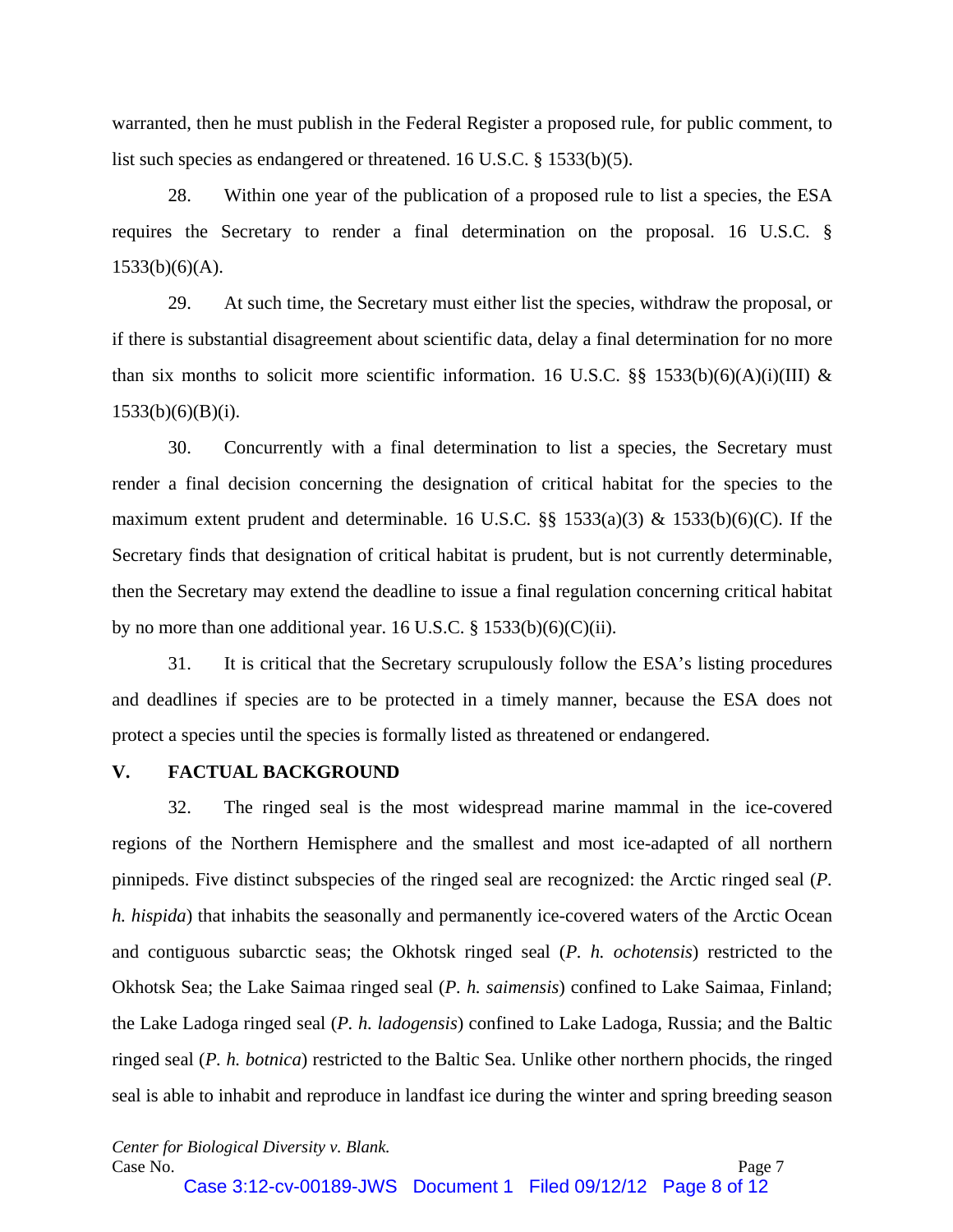due to its ability to make and maintain breathing holes in thick ice and to excavate subnivian lairs in snowdrifts over breathing holes, which it uses for resting, giving birth, and nursing pups during March to June.

33. The bearded seal is, after the walrus, the largest of the ice-associated pinnipeds that inhabit Alaskan waters. The bearded seal occurs in a patchy circumpolar distribution around the perimeter of the Arctic Ocean and the contiguous subarctic seas. Two subspecies of the bearded seal are recognized: the Atlantic bearded seal (*E. b. barbatus*) and Pacific bearded seal (*E. b. nauticus*). Bearded seals reproduce and haulout primarily on drifting pack ice over shallow water where the ice is in constant motion producing leads, polynyas and other openings. Because the bearded seal feeds predominantly on benthic prey, its distribution is generally restricted to relatively shallow shelf waters of less than 150 to 200 meters where such prey are more abundant. Both bearded and ringed seals perform seasonal migrations in conjunction with the seasonal advance and retreat of sea ice.

34. The sea-ice habitat of ringed and bearded seals is threatened by rapid Arctic climate change that is occurring at a pace that is exceeding the predictions of the most advanced climate models. Arctic surface temperatures increased twice as much as the global average during the 20th century. Winter sea-ice extent in 2006 and 2007 declined to a minimum that most climate models forecast would not be reached until 2070, and summer sea-ice extent in 2007 plummeted to a record minimum which most climate models forecast would not be reached until 2050. This year's sea-ice minimum has broken the 2007 record and is now the lowest ever recorded.

35. In the range of the ringed and bearded seals, sea-ice extent has declined significantly during the March through July breeding and molting season in recent decades throughout most of the range, including the seasonally ice-covered Okhotsk and Bering Seas, Hudson Bay, Baffin Bay, Greenland Sea, Canadian Archipelago, Barents Sea, Kara Sea, Laptev Sea, Chukchi Sea, and Arctic Ocean.

36. Of foremost concern for these seal species, global warming will accelerate in this century. Arctic air temperatures are projected to increase by an average of 14 degrees

Case 3:12-cv-00189-JWS Document 1 Filed 09/12/12 Page 9 of 12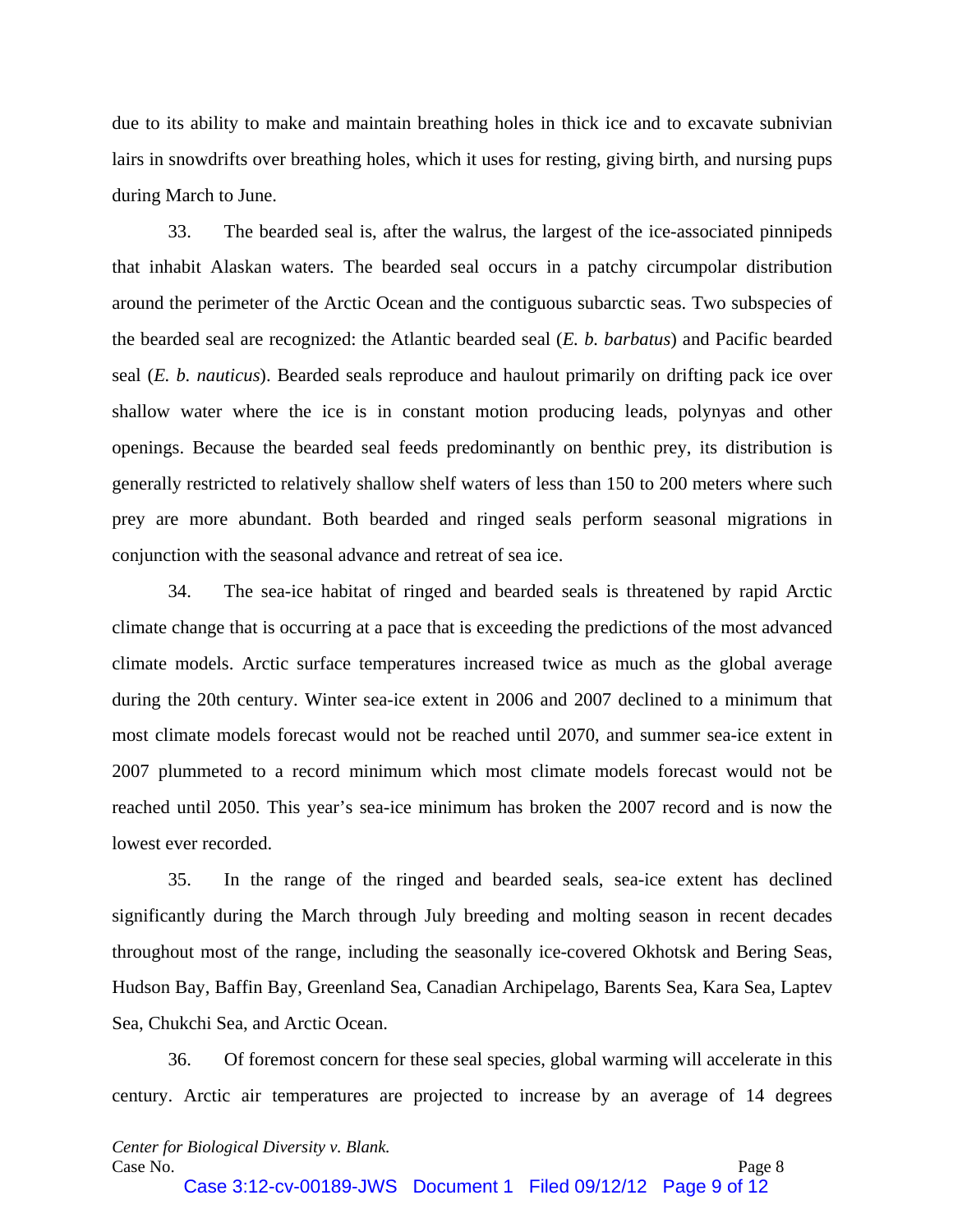Fahrenheit (eight degrees Celsius) during winter by the end of the century. Climate scientists have predicted that Arctic summer sea ice is likely to disappear entirely by the 2030s. Winter and spring sea ice will also continue to decline with the accelerating loss of summer sea ice that creates large open-water areas that increase the ice-albedo feedback. The Bering, Okhotsk, and Barents Seas are projected to lose at least 40 percent of winter sea-ice area by 2050. Any remaining sea-ice habitat will likely be of low quality because the sea ice will be thinner and the ice will melt sooner, leading to breakup of the sea ice during the reproductive and molting periods.

37. Global warming will impact ringed and bearded seals directly by degrading and eliminating critical sea-ice habitat, which will have devastating consequences by reducing adult reproductive success and the survival of pups and impairing their ability to molt. Due to global warming, snowpack on sea ice is also getting thinner which is making it more difficult for ringed seals to build snow caves for raising their young and is making snow caves more prone to collapse, putting seal pups at higher risk of death from freezing and predation. Growing threats from climate change include depletion of prey resources due to changing ocean conditions and ocean acidification; increasing exposure to predators, competitors, disease, and human disturbance; and increasing shipping activity and oil and gas development, with associated risks of oil spills and noise pollution as sea-ice loss increases the accessibility of previously ice-covered regions.

38. The ringed and bearded seal also face threats from current or potential overexploitation from hunting, current oil and gas development in many parts of their range, rising contaminant levels in the Arctic, and bycatch mortality from commercial fisheries. Many of these threats will interact with global warming in cumulative and synergistic ways, further heightening the threat to the seals.

39. Section 4(b)(6) of the ESA and its implementing regulations required NMFS to finalize its listing determination for ringed and bearded seals by June 10, 2012. 16 U.S.C. §  $1533(b)(6)(A)(i) \& (B)(i)$ . NMFS failed to meet this deadline.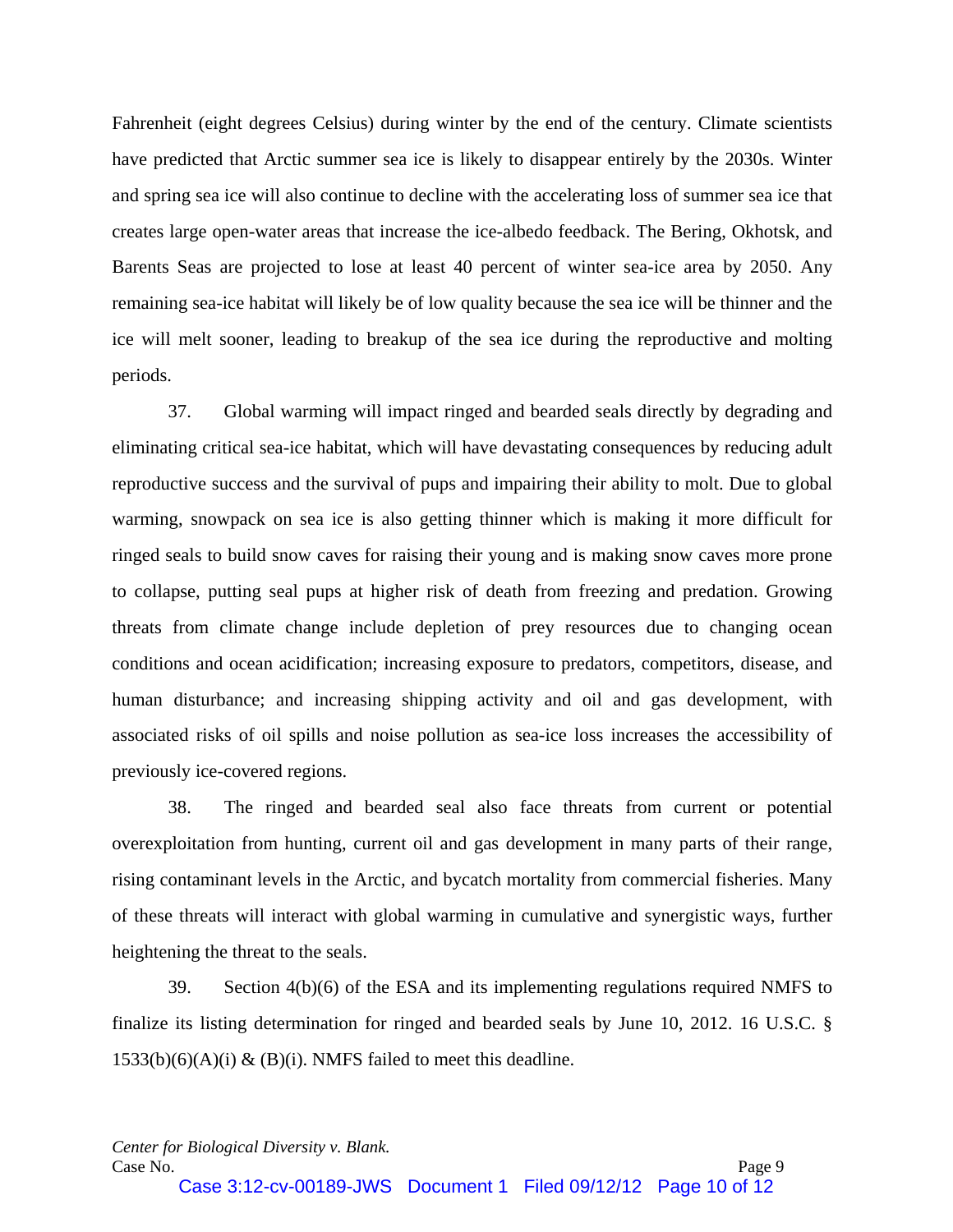## **VI. CLAIM FOR RELIEF**

# **Violation of Endangered Species Act, 16 U.S.C. § 1533(b)(6)(A)(i) & (B)(i), for Failure to Finalize Listing Determinations**

40. Plaintiff realleges and incorporates by reference all the allegations set forth in this Complaint, as though fully set forth below.

41. NMFS's failure to finalize its listing determinations for ringed and bearded seals within the timeframes set by the ESA is a violation of the ESA and its implementing regulations and is actionable thereunder. 16 U.S.C. §§ 1533(b)(6)(A)(i) & (B)(i); 1540(g)(1)(c).

# **VII. PRAYER FOR RELIEF**

42. For the reasons stated above, Plaintiff respectfully requests that the Court grant the following relief:

- a. Declare that NMFS is in violation of its non-discretionary duties under 16 U.S.C. §  $1533(b)(6)(A)(i)$  & (B)(i) of the ESA for failing to finalize its listing determinations for ringed and bearded seals under the ESA;
- b. Issue permanent injunctive relief compelling NMFS to make and publish in the Federal Register final listing determinations for ringed and bearded seals under the ESA by a date certain;
- c. Award Plaintiff its costs of litigation, including reasonable attorneys fees; and
- d. Grant Plaintiff such other relief as the Court deems just and proper.

Dated: September 12, 2012.

*s/ Rebecca Noblin* 

Rebecca Noblin (Alaska Bar # 0611080) CENTER FOR BIOLOGICAL DIVERSITY P.O. Box 100599 Anchorage, AK 99510-0599 Phone: (907) 274-1110 Facsimile: (907) 258-6177 rnoblin@biologicaldiversity.org

*Center for Biological Diversity v. Blank.*  Case No. Page 10 Case 3:12-cv-00189-JWS Document 1 Filed 09/12/12 Page 11 of 12